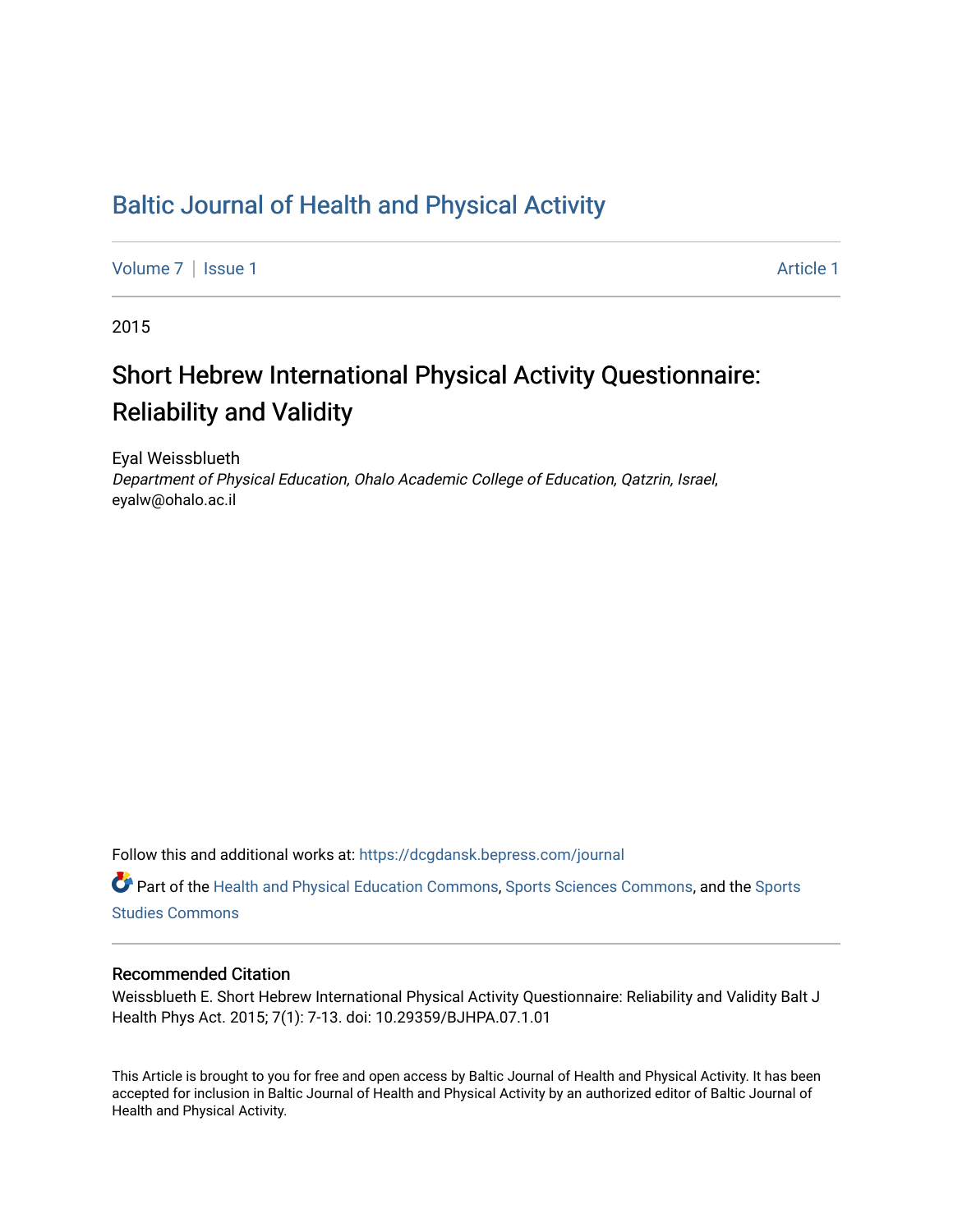# **Short Hebrew International Physical Activity Questionnaire: Reliability and Validity**

#### **Authors' Contribution:**

**A** Study Design

- **B** Data Collection **C** Statistical Analysis
- **D** Data Interpretation
- **E** Manuscript Preparation
- **F** Literature Search
- **G** Funds Collection

#### **Eyal Weissblueth**

Ohalo Academic College of Education, Qatzrin, Israel Department of Physical Education

| abstract                |                                                                                                                                                                                                                                                                                                                                                                                                                                                                                                                                                                                                        |
|-------------------------|--------------------------------------------------------------------------------------------------------------------------------------------------------------------------------------------------------------------------------------------------------------------------------------------------------------------------------------------------------------------------------------------------------------------------------------------------------------------------------------------------------------------------------------------------------------------------------------------------------|
| <b>Background</b>       | The International Physical Activity Questionnaire (IPAQ) aims to measure physical activity<br>consistency throughout the world. It has been translated into many languages and its<br>validity has been examined worldwide. However, the IPAQ has not been translated into<br>Hebrew and the psychometric properties of the Hebrew version have yet to be evaluated.                                                                                                                                                                                                                                   |
| <b>Material/Methods</b> | The current study assessed the test-retest reliability of the short IPAQ in Hebrew (IPAQ-S-H)<br>and its validity among college students. Intra-class correlation coefficients were computed<br>to assess reliability, and survey responses were compared to VO <sub>2</sub> max to determine con-<br>current validity.                                                                                                                                                                                                                                                                                |
| <b>Results</b>          | The IPAQ-S-H's test-retest reliability was primarily high, particularly for total physical ac-<br>tivity (ICC = $0.90$ ; 95%Cl = $0.87 - 0.93$ ). While agreement for the physical activity compo-<br>nents of the survey was higher (ICCs: 0.58-0.79), agreement for sitting time was lower (ICC<br>$= 0.39$ ; 95% = 0.25-0.52). When comparing the survey scores to VO <sub>2</sub> max, total physical<br>activity and vigorous intensity activity were significantly correlated with maximal oxygen<br>uptake (Pearson's $r = 0.43$ and 0.40, respectively), but not with other survey components. |
| <b>Conclusions</b>      | The IPAQ-S-H primarily exhibits moderate reliability and validity, which are comparable<br>psychometric properties to other IPAQ validation studies. Further validation is warranted<br>among more representative samples utilizing objective monitoring to determine criterion<br>validity.                                                                                                                                                                                                                                                                                                           |
| Key words               | physical activity, reproducibility of results, questionnaire                                                                                                                                                                                                                                                                                                                                                                                                                                                                                                                                           |

#### **article details**

| <b>Article statistics</b>    | Word count: 3064; Tables: 3; Figures: 0; References: 43                                                                                                                                                                                                                                                                                                                                                                                                                                                                                                                                                                                                                                                                                                                                        |  |  |
|------------------------------|------------------------------------------------------------------------------------------------------------------------------------------------------------------------------------------------------------------------------------------------------------------------------------------------------------------------------------------------------------------------------------------------------------------------------------------------------------------------------------------------------------------------------------------------------------------------------------------------------------------------------------------------------------------------------------------------------------------------------------------------------------------------------------------------|--|--|
|                              | Received: September 2014; Accepted: February 2015; Published: March 2015                                                                                                                                                                                                                                                                                                                                                                                                                                                                                                                                                                                                                                                                                                                       |  |  |
| <b>Full-text PDF:</b>        | http://www.balticsportscience.com                                                                                                                                                                                                                                                                                                                                                                                                                                                                                                                                                                                                                                                                                                                                                              |  |  |
| Copyright                    | © Gdansk University of Physical Education and Sport, Poland                                                                                                                                                                                                                                                                                                                                                                                                                                                                                                                                                                                                                                                                                                                                    |  |  |
| Indexation:                  | Celdes, CNKI Scholar (China National Knowledge Infrastructure), CNPIEC, De Gruyter - IBR (International<br>Bibliography of Reviews of Scholarly Literature in the Humanities and Social Sciences), De Gruyter - IBZ<br>(International Bibliography of Periodical Literature in the Humanities and Social Sciences), DOAJ, EBSCO - Central<br>& Eastern European Academic Source, EBSCO - SPORTDiscus, EBSCO Discovery Service, Google Scholar, Index<br>Copernicus, J-Gate, Naviga (Softweco, Primo Central (ExLibris), ProQuest - Family Health, ProQuest - Health &<br>Medical Complete, ProQuest - Illustrata: Health Sciences, ProQuest - Nursing & Allied Health Source, Summon<br>(Serials Solutions/ProQuest, TDOne (TDNet), Ulrich's Periodicals Directory/ulrichsweb, WorldCat (OCLC) |  |  |
| <b>Funding:</b>              | An internal grant from Ohalo Academic College 2009. No external funding was received.                                                                                                                                                                                                                                                                                                                                                                                                                                                                                                                                                                                                                                                                                                          |  |  |
| <b>Competing interests:</b>  | Author has declared that no competing interest exists.                                                                                                                                                                                                                                                                                                                                                                                                                                                                                                                                                                                                                                                                                                                                         |  |  |
| <b>Corresponding author:</b> | Eyal Weissblueth, Ohalo Academic College of Education, Dept. of Physical Education, Qatzrin, 12900 Israel,<br>Phone: +972-4-6825006, e-mail: eyalw@ohalo.ac.il                                                                                                                                                                                                                                                                                                                                                                                                                                                                                                                                                                                                                                 |  |  |
| <b>Open Access License:</b>  | This is an open access article distributed under the terms of the Creative Commons Attribution-Non-commercial<br>4.0 International (http://creativecommons.org/licenses/by-nc/4.0/), which permits use, distribution, and<br>reproduction in any medium, provided the original work is properly cited, the use is non-commercial and is<br>otherwise in compliance with the license.                                                                                                                                                                                                                                                                                                                                                                                                           |  |  |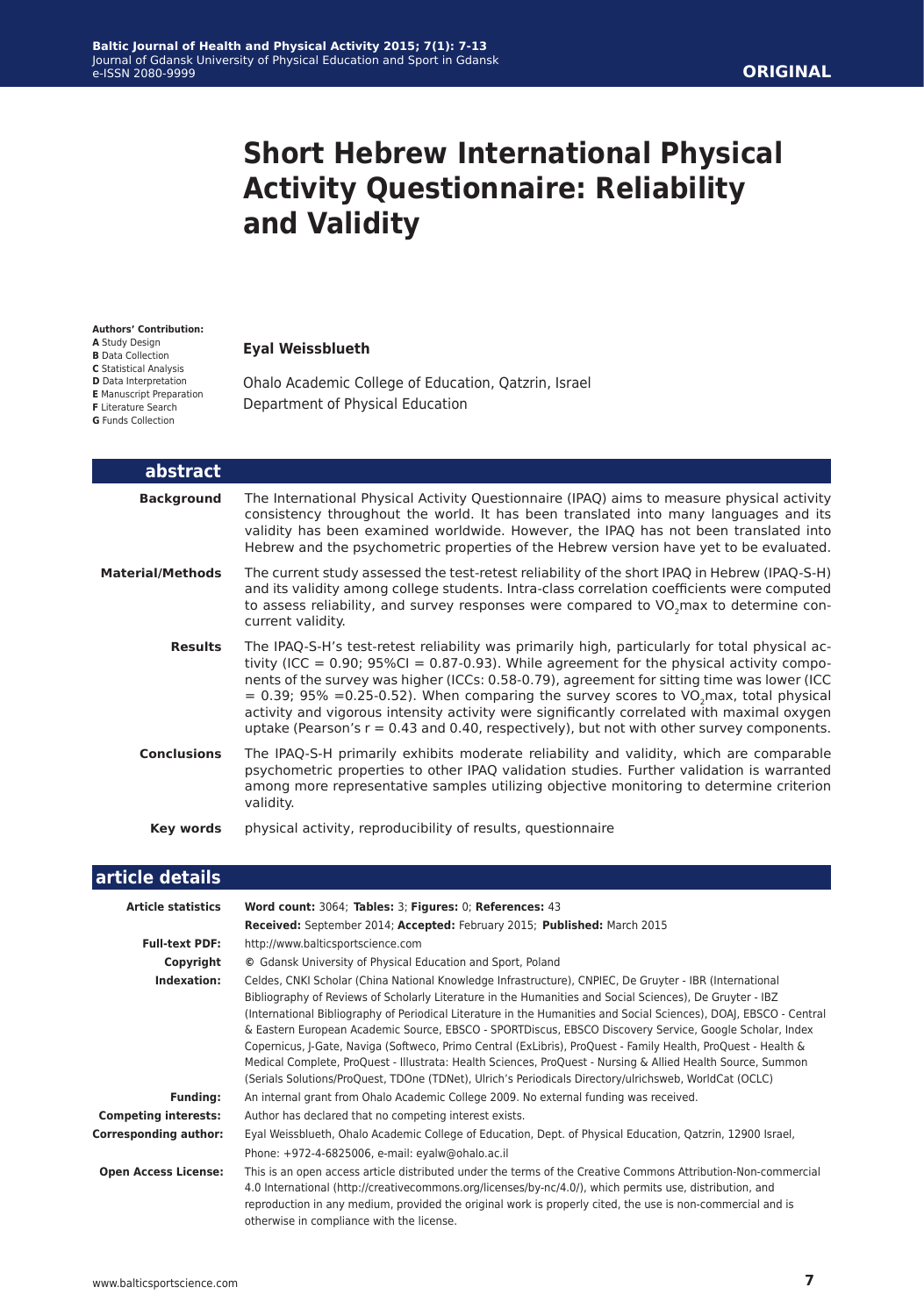### **introduction**

The effects of physical activity (PA) on health are well established. PA has been linked to the prevention of chronic diseases (e.g. type 2 diabetes, coronary heart disease, some cancers) and premature mortality [1-9]. For example, prospective observational studies and randomized controlled trials (e.g. Diabetes Prevention Program) have shown that moderate to vigorous intensity physical activity (along with a healthful diet) can significantly decrease the risk of diabetes incidence, even among pre-diabetics [10, 11].

Yet, despite these health benefits, in Israel only 32% of adults are sufficiently physically active in comparison to 51.7% of US adults [12, 13]. Recommended physical activity for chronic disease prevention involves engaging in at least 150 of moderate or 75 minutes of vigorous intensity aerobic physical activity (or a combination of both), with additional health benefits achieved through higher amounts of activity (i.e. dose-response effect) [9].

A prerequisite for measuring (and subsequently increasing) physical activity on the population level necessitates consistent and standardized surveillance of activity levels. In the past two decades an international group of scientist has developed a standardized survey, the International Physical Activity Questionnaire (IPAQ) [14], to measure physical activity worldwide; its reliability and validity has been examined [15–19] in numerous countries worldwide [20-24], yet not in Israel [25-29]. Consequently, the current study was undertaken to assess the reliability and validity of the Hebrew version of the IPAQ. While versions of the IPAQ exist in Arabic (the prevalent language in the Middle East(30)), to our knowledge the IPAQ version in Hebrew (the prevalent language in Israel) has yet to be examined.

### **material and methods**

The current study examined the test-retest reliability and construct validity of the short IPAQ in Hebrew among a sample of college physical education students in Northern Israel (March to May 2010). Prior to beginning the study, approval was obtained from the College Institutional Review Board, and participants provided written informed consent. A total of 214 undergraduate college students attending the Academic College of Education who majored in physical education were approached. Of these, 145 completed the entire questionnaire twice (test-retest reliability), and a sub-sample  $(n = 47)$  completed a maximal exercise test (VO<sub>2</sub>max) to determine construct validity. All participants consented to participate in the study, were aged  $\geq 18$  years, had a medical health and fitness physician statement (required by Israeli law) that included no restriction on regular physical activity. In addition, prior to the study onset participants provided a specific consent statement concerning participation in the VO<sub>2</sub>max test conducted on a treadmill.

The short, self-administered, version of the IPAQ (IPAQ-S), which measures total physical activity, was translated into Hebrew (IPAQ-S-H) by the study investigators while adhering to the recommended protocol in the IPAQ-S manual for translating self-reported PA into PA-related Energy Expenditure, as expressed in Metabolic Equivalent units (MET) [31]. Participants' responses to the questionnaire were scored based on scoring protocol, described elaborately elsewhere [32]. Briefly, the continuous score was used where all scores were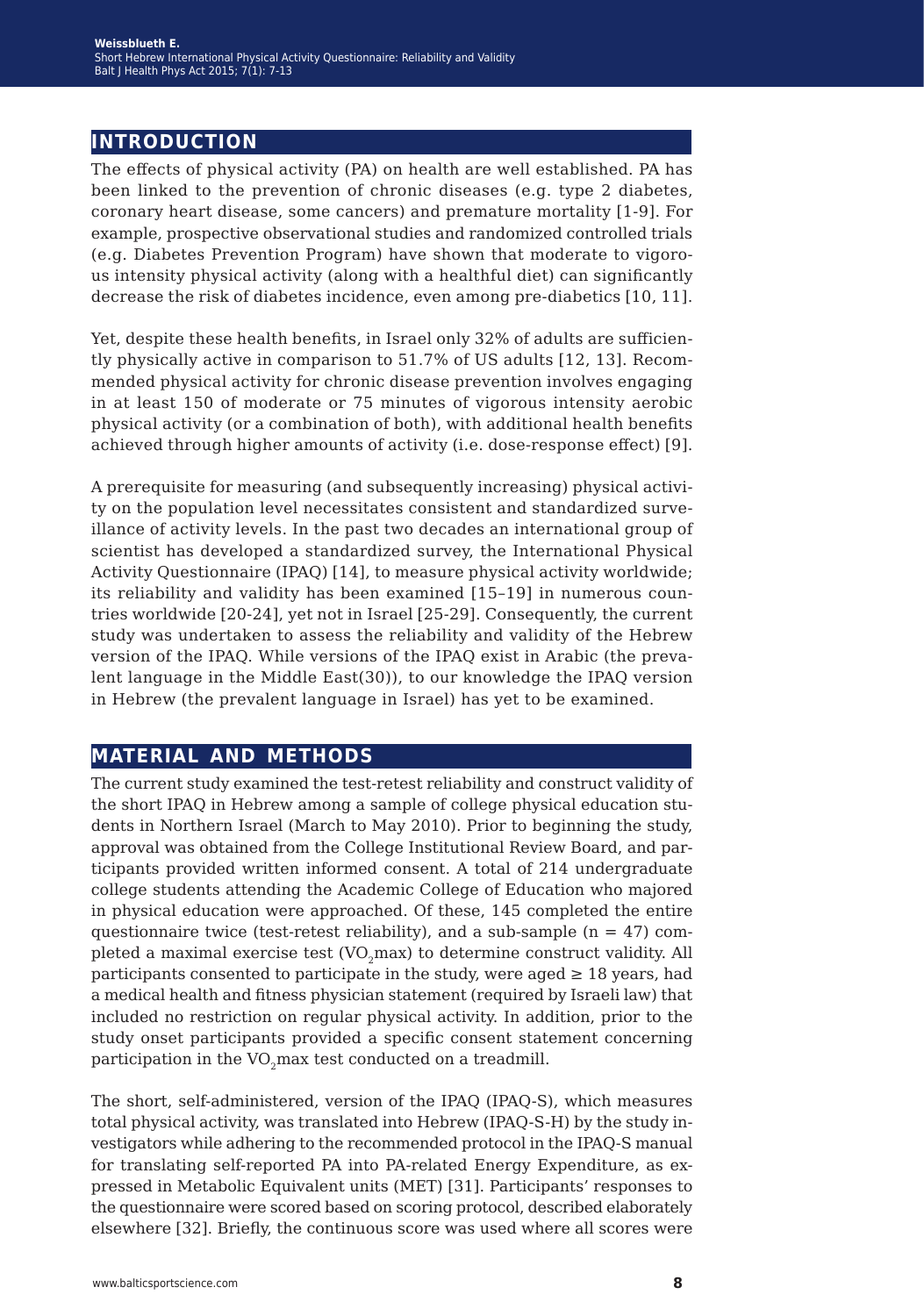expressed in MET-minutes/week. For the calculations of the three continuous scores for each of the PA types, the following was used: type of activity in MET-minutes/week  $=$  MET score of the activity multiplied by the minutes performed. Total PA MET-minutes/week was the sum of all three types of activities in MET-minutes/week. All METs were continuous.

Cardiorespiratory fitness was measured via VO max (ml  $\cdot$  kg<sup>-1</sup>  $\cdot$  min<sup>-1</sup>) testing based on the Bruce Protocol [33, 34]. Briefly, the treadmill test was initiated with a speed equal to 2.8 km/hour with no slope. The slope was then increased by 3% every three minutes up to 24% (stage 8). The test required participants to exercise at an increasing workload until volatile exhaustion, requiring substantial physical effort; i.e., each participant was encouraged to continue to the best of their ability particularly during the latter stages of the test. A Polar heart rate monitor  $S610i$  ( $\pm 1\%$  measurement accuracy) was used to measure the heart rate for the duration of the test. Modified Balke formula [34] was used to calculate maximal aerobic power using the last heart rate measurement at the final test stage.

Participants' age, gender, ethnicity, and perceived general health were assessed via a questionnaire. The body mass index was calculated using participants' objectively measured weight in kilograms divided by measured height in meters squared.

All participants completed the IPAQ-S-H questionnaire at baseline (Time 1: T1) and then four weeks later (Time 2: T2) to determine test-retest reliability. MET-minutes/week continuous values from baseline and from the second completion were compared using Intraclass Correlation Coefficients (ICC) and 95% confidence intervals for each survey item and for the total score. In addition, to determine construct validity, participants completed a VO<sub>2</sub>max test two weeks after completing the questionnaire at baseline [35]. Spearman correlation coefficients were computed to estimate the association of survey responses with cardiorespiratory fitness as measured by VO<sub>2</sub>max. SPSS, Inc., Chicago IL, version 17.0 was used for all statistical analyses and significance was set at 2 tailed,  $\alpha = 0.05$  or lower.

#### **results**

Study participants' mean age was 24.2 years (SD = 3.7), slightly less than half were women (49%) and Arabs (45.6%). In addition, on average, individuals were of normal weight (mean BMI = 22.6,  $SD = 2.7$ ), and 86.4% perceived their health as either very good or excellent.

Participants' total physical activity (MET-minutes/week) as well as physical activity by intensity level (walking, moderate, vigorous) and sitting time at T1 and T2 are presented in Table 1. Participants' average total physical activity well exceeded the Health and Human Services physical activity guidelines with a mean MET-minutes/week of  $3,337$  (SD =  $3,043$ ) for T1 and  $3,440$  (SD  $= 3,259$  for T2.

Analysis for the test-retest reliability of the IPAQ-S-H survey components indicated a moderate to high agreement (ICC: 0.59-0.79), with the highest reliability observed for the total score (ICC =  $0.90$ ;  $95\%CI = 0.87-0.93$ ) (cf. Table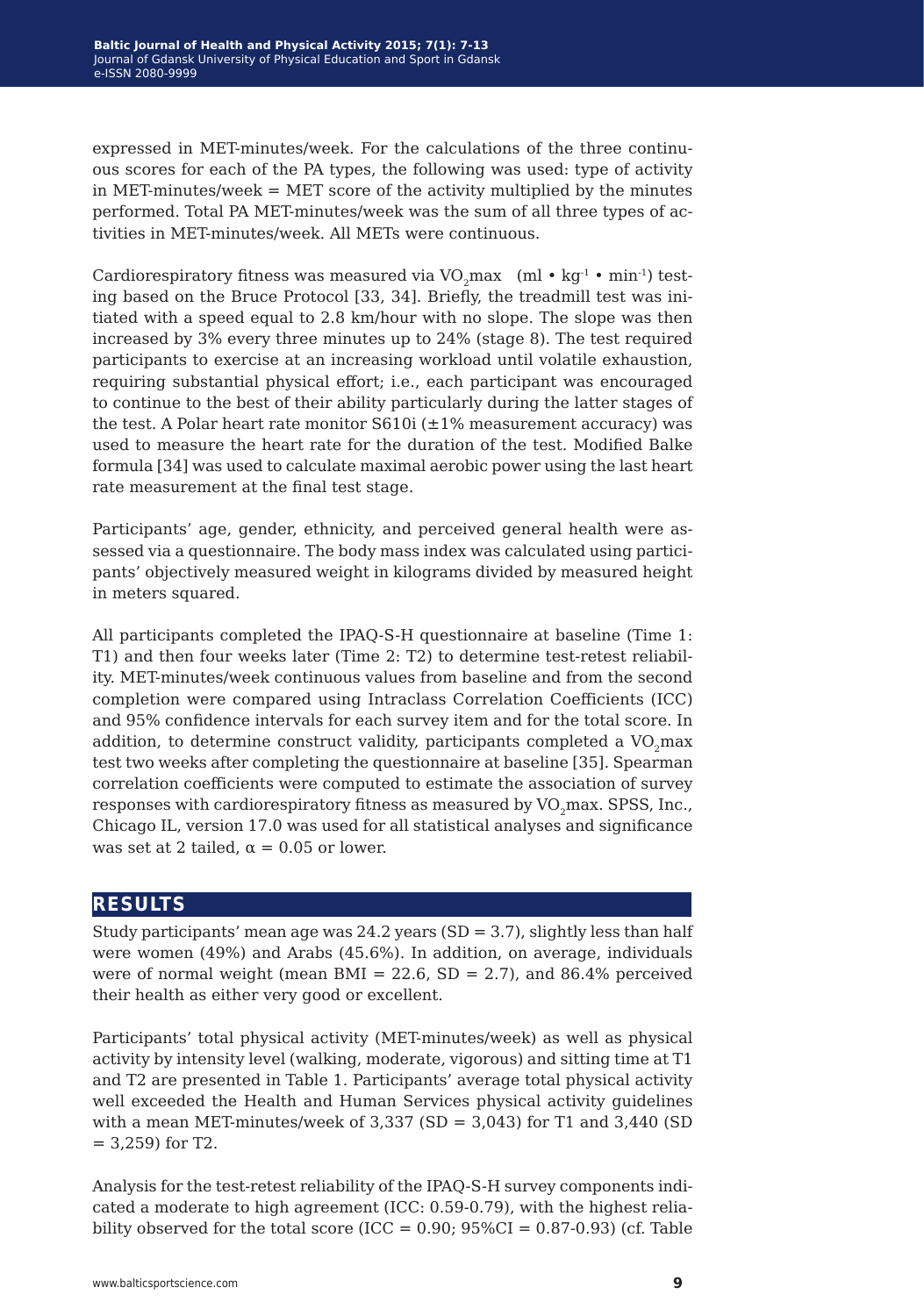2). In comparison, sitting time was the least reliable survey component (ICC  $= 0.399$ ;  $95\%CI = 0.253-0.528$ ). Furthermore, the correlation between survey components and cardiorespiratory fitness (to determine validity) is depicted in Table 3. Total physical activity was significantly and positively correlated with cardiorespiratory fitness (Pearson's  $r = 0.43$ ;  $p < 0.01$ ). When examining the survey components, results reveal that the sitting, walking and moderate intensity physical activity scores were not correlated with cardiorespiratory fitness, whereas vigorous intensity activity was positively and significantly correlated with cardiorespiratory fitness levels (Pearson's  $r = 0.40$ ;  $p < 0.01$ ).

**Table 1.** Mean and standard deviation of responses to the IPAQ-S-H components and total score for Time 1 (T1) and Time 2 (T2),  $n = 145$ 

| <b>Survey Scores</b>               | n   | Mean (SD) T1 | Mean (SD) T2 |
|------------------------------------|-----|--------------|--------------|
| MET-minutes/week Vigorous activity | 145 | 228 (221)    | 218 (222)    |
| MET-minutes/week Moderate activity | 145 | 134 (206)    | 169 (206)    |
| MET-minutes/week Walking           | 145 | 248 (485)    | 256 (469)    |
| Sitting (minutes per day)          | 145 | 293 (213)    | 331 (228)    |
| Total MET-minutes/week calculated  | 145 | 3175 (2719)  | 3265 (2910)  |

Abbreviations: IPAQ-S-H – International Physical Activity Questionnaire-Short-Hebrew; SD = Standard Deviation; MET = Metabolic Equivalent

|  | <b>Table 2.</b> Test-retest reliability of the IPAQ-S-H: components and total score, n = 145 |  |
|--|----------------------------------------------------------------------------------------------|--|
|--|----------------------------------------------------------------------------------------------|--|

| Questionnaire item                 | $N = 145$<br>ICC | 95% CI          |
|------------------------------------|------------------|-----------------|
| MET-minutes/week Vigorous activity | $0.794*$         | $0.726 - 0.847$ |
| MET-minutes/week Moderate activity | $0.586*$         | $0.469 - 0.683$ |
| MET-minutes/week Walking           | $0.734*$         | $0.650 - 0.801$ |
| Sitting (minutes per day)          | $0.399*$         | $0.253 - 0.528$ |
| Total MET-minutes/week calculated  | $0.904*$         | $0.870 - 0.930$ |

Abbreviations. IPAQ-S-H – International Physical Activity Questionnaire-Short-Hebrew; ICC = Intraclass Correlation Coefficients. CI= Confidence Interval; MET = Metabolic Equivalent \* = p < 0.01

|  |  |  |  | <b>Table 3.</b> Construct Validity of the IPAQ-S-H: correlation of survey responses to VO <sub>2</sub> max, n = 47 |
|--|--|--|--|--------------------------------------------------------------------------------------------------------------------|
|--|--|--|--|--------------------------------------------------------------------------------------------------------------------|

| <b>Survey Scores</b>               | Pearson's r | 95% CI           |
|------------------------------------|-------------|------------------|
| MET-minutes/week Vigorous activity | $0.403*$    | $0.131 - 0.619$  |
| MET-minutes/week Moderate activity | 0.221       | $-0.071 - 0.478$ |
| MET-minutes/week Walking           | 0.030       | $-0.259 - 0.314$ |
| Sitting (minutes per day)          | $-0.063$    | $-0.344 - 0.228$ |
| Total MET-minutes/week calculated  | $0.430*$    | $0.163 - 0.638$  |

Abbreviations. IPAQ-S-H – International Physical Activity Questionnaire-Short-Hebrew; MET = Metabolic Equivalent; VO<sub>2</sub>max = maximal oxygen uptake

 $= p < 0.01$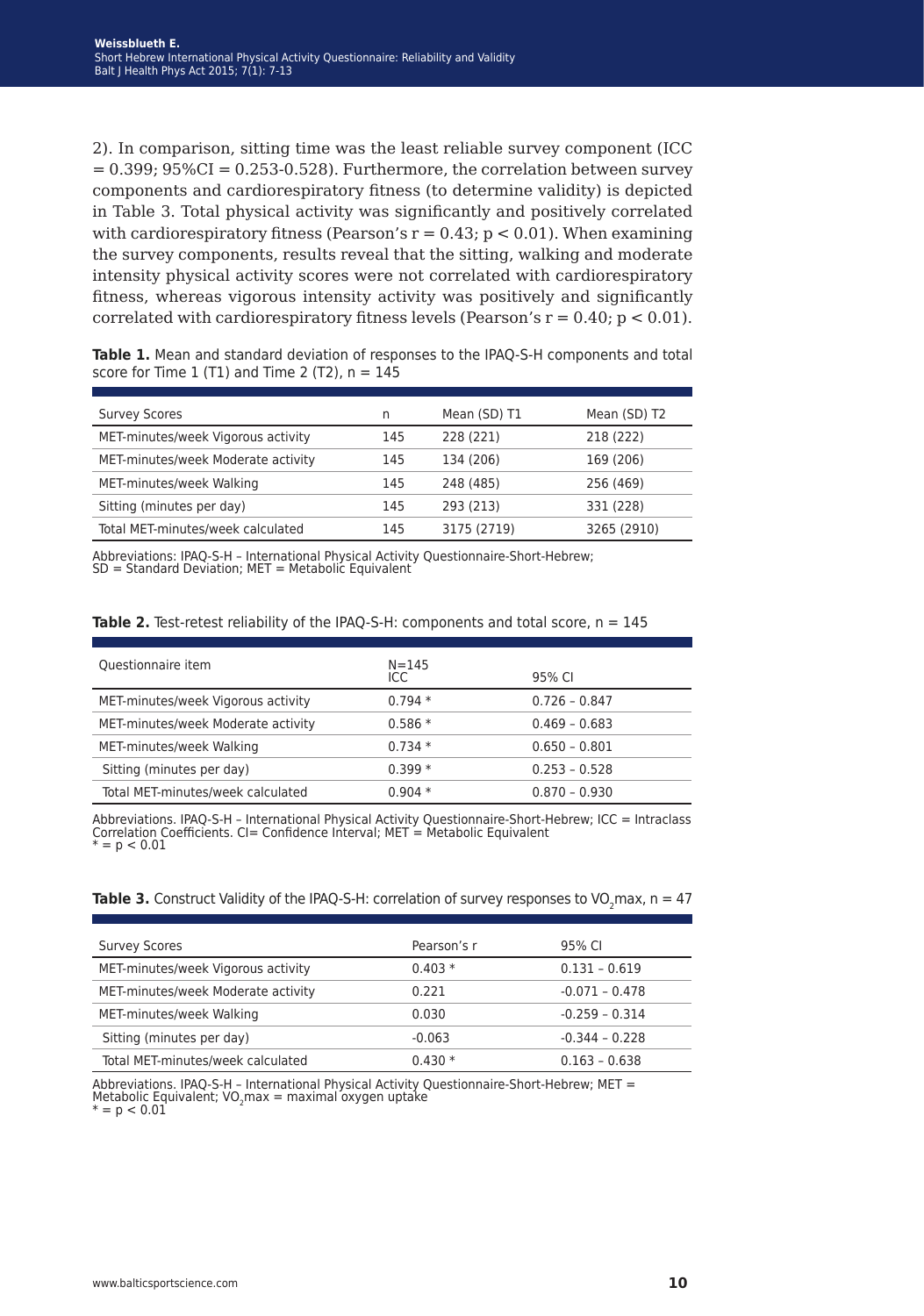#### **discussion**

The present study aimed to establish the test-retest reliability and construct validity of the IPAQ-S-H. To our knowledge, this is the first study to translate the IPAQ into Hebrew based on the recommended protocol [36] and to subsequently evaluate its psychometric properties. Study findings indicate that the IPAQ-S-H total score exhibited high reliability for all physical activity survey components. However, sedentary behavior, measured via one survey question pertaining to daily sitting time exhibited markedly lower reliability. This is in accord with previous [37] findings that sedentary behavior is not synonymous with lack of physical activity. When examining the validity of the survey, a higher total survey score (indicative of higher physical activity levels) was moderately correlated with increased cardiorespiratory fitness levels. When examining the survey components, vigorous intensity physical activity was associated with cardiorespiratory fitness, but not the moderate, walking or sitting scores.

Current findings emphasize that the IPAQ-S-H primarily exhibits similar reliability traits to the 12-country IPAQ validation study [25]. Thus, in the current study the coefficient for total physical activity equaled 0.90, whereas in the 12-country study the coefficient ranged from 0.32 to 0.88 (depending on the country). However, the reliability of the sitting time question was primarily lower than the 12-country study (current study: 0.39; 12-country study: 0.35-0.95). Further, when examining the validity of the IPAQ-S-H the correlation between the total physical activity and cardiorespiratory fitness was moderate (correlation coefficient of 0.43), which is similar to the correlation coefficients of the 12-country study (0.02–0.57; depending on the country). Caution should be taken, however, when comparing the validity of the current study to the 12-country study since physical activity was compared to accelerometer estimates and not cardiorespiratory fitness (as in the present study). Other validation studies [38, 39] comparing IPAQ's total physical activity to cardiorespiratory fitness found similar or lower correlation coefficients with VO2max than the present study. While cardiorespiratory fitness is an objective and direct consequence of physical activity, fitness is also impacted by genetic factors and weight status [40]. Thus, further validation of the IPAQ-S-H is warranted comparing the survey to objective monitoring of physical activity (e.g. accelerometry).

The current study has strengths and limitations. A notable strength stems from the fact that this is the first study to validate the IPAQ in the Hebrew language. Thus, once the Hebrew version of IPAQ is applied and utilized in Israel, this will enable international and consistent comparison of physical activity levels with other countries in the region and throughout the world. However, the current study offers an initial validation attempt examining a unique sample of college students majoring in physical education, who are not a representative sample of the general population in Israel. Furthermore, several studies [41, 42] have shown over-reporting PA that needs to be taken into consideration when interpreting PA questionnaire results. Hence further validation of the IPAQ-S-H is required among more representative samples in Israel. In addition, the study validated the short, self-administered, version of the IPAQ only; thus, validation of the telephone and long IPAQ in Hebrew are suggested. Finally, while consistent with other studies [43], the validation component of the study consisted of a subsample of participants rather than the larger sample utilized to examine the reliability of the survey.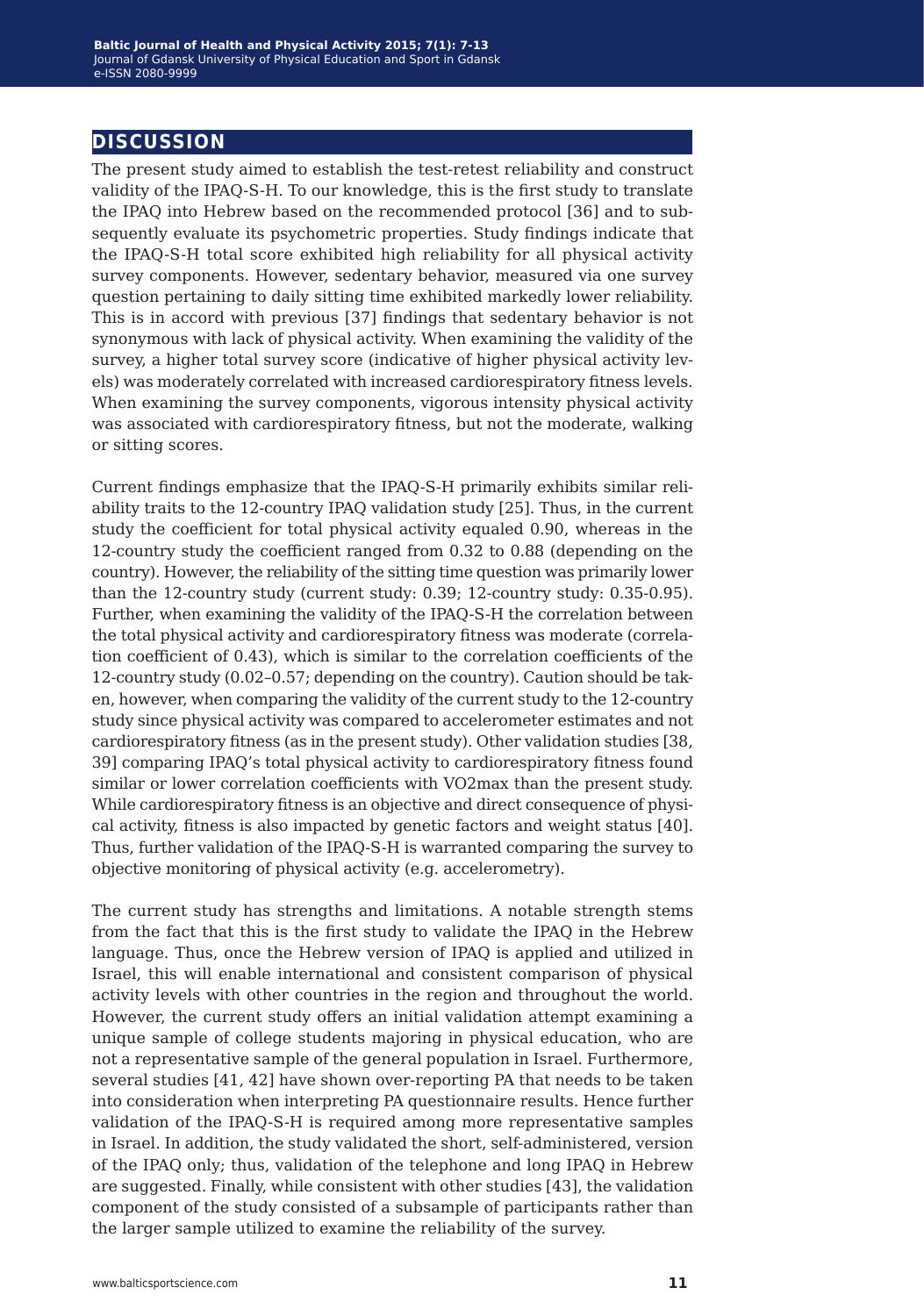#### **conclusion**

This study offers the first Hebrew version of the IPAQ, which exhibits moderate reliability and validity, which is comparable to other validation studies of the IPAQ in the world. The IPAQ-S-H could be utilized in Israel to assess physical activity, which will enable consistent comparison both within Israel and abroad. Further validation of the IPAQ-S-H is warranted in more representative samples while utilizing objective monitoring to determine criterion validity.

#### **references**

- [1] Kohl HWI. Physical activity and cardiovascular disease: evidence for a dose response. Med Sci Sports Exerc. 2001;33(6):s472-s483. [Available from: http://journals.lww.com/acsm-msse/Fulltext/2001/06001/ Physical activity and cardiovascular disease .17.aspx]
- [2] Morris J, Chave S, Adam C, Sirey C, Epstein L, Sheehan D. Vigorous exercise in leisure-time and the incidence of coronary heart-disease. Lancet. 1973;301(7799):333-9. [Available from: http://linkinghub.elsevier. com/retrieve/pii/S0140673673901281]
- [3] Morris J, Heady J, Raffle P, Roberts C, Parks J. Coronary heart disease and physical activity of work. Lancet. 1953;ii:1053-7.
- [4] Paffenbarger RS, Blair SN, Lee I-M, Hyde RT. Measurement of physical activity to assess health effects in free-living populations. Med Sci Sports Exerc. 1993 Jan;25(1). [Available from: http://journals.lww.com/ acsm-msse/Fulltext/1993/01000/Measurement\_of\_physical\_activity\_to\_assess\_health.10.aspx]
- [5] Paffenbarger RS, Wing AL, Hyde RT. Physical activity as an index of heart attack risk in college alumni. Am J Epidemiol. 1995;142(9):889-903. [Available from: http://aje.oxfordjournals.org/content/142/9/889.abstract]
- [6] Slattery ML, Jacobs DR. Physical fitness and cardiovascular disease mortality: The US railroad study. Am J Epidemiol. 1988;127(3):571-80. [Available from: http://aje.oxfordjournals.org/content/127/3/571.abstract]
- [7] Berlin JA, Colditz GA. A meta-analysis of physical activity in the prevention of coronary heart disease. Am J Epidemiol. 1990 Oct;132(4):612-28. [Available from: http://view.ncbi.nlm.nih.gov/pubmed/214494]
- [8] Powell KE, Thompson PD, Caspersen CJ, Kendrick JS. Physical activity and the incidence of coronary heart disease. Annu Rev Public Health. 1987;8:253-87. [Available from: http://view.ncbi.nlm.nih.gov/pubmed/3555525]
- [9] Physical Activity Guidelines. [cited 2014 May 25]. [Available from: http://www.health.gov/PAGuidelines/]
- [10] Manson JE, Nathan DM, Krolewski AS, Stampfer MJ, Willett WC, Hennekens CH. A prospective study of exercise and incidence of diabetes among US male physicians. JAMA. 1992 Jul;268(1):63-7. [Availa-ble from: http://view.ncbi.nlm.nih.gov/pubmed/1608115]
- [11] Manson JE, Rimm EB, Stampfer MJ, et al. Physical activity and incidence of non-insulin-dependent diabetes mellitus in women. Lancet. 1991 Sep;338(8770):774-8. [Available from: http://view.ncbi.nlm.nih.gov/ pubmed/1681160]
- [12] Israel Center for Disease Control. Health Status in Israel. Israel Ministry of Health; 2010. [Available from: http://www.health.gov.il/PublicationsFiles/Health\_Status\_in\_Israel2010.pdf]
- [13] Centers for Disease Control and Prevention (CDC). Behavioral Risk Factor Surveillance System Survey Data. Atlanta, Georgia: U.S. Department of Health and Human Services, Centers for Disease Control and Prevention; 2003.
- [14] Hallal PC, Andersen LB, Bull FC, Guthold R, Haskell W, Ekelund U. Global physical activity levels: sur-veillance progress, pitfalls, and prospects. Lancet. 2012 Jul 27;380(9838):247-57. [cited 2014 May 25] [Available from: http://www.sciencedirect.com/science/article/pii/S0140673612606461]
- [15] Deng HB, Macfarlane DJ, et al. Reliability and validity of the IPAQ-Chinese: the Guangzhou Biobank Cohort study. Med Sci Sports Exerc. 2008;40(2):303-7.
- [16] Dinger MK, Behrens TK, Han JL. Validity and Reliability of the International Physical Activity Question- -naire in College Students. Am J Health Educ. 2006 Dec 11;37(6):337-43.
- [17] Hagströmer M, Oja P, Sjöström M. The International Physical Activity Questionnaire (IPAQ): a study of concurrent and construct validity. Public Health Nutr. 2006 Sep;9(6):755-62.
- [18] Macfarlane DJ, Lee CCY, Ho EYK, Chan KL, Chan DTS. Reliability and validity of the Chinese version of IPAQ (short, last 7 days). J Sci Med Sport. 2007 Feb 1;10(1):45-51.
- [19] Wolin KY, Heil DP, Askew S, Matthews CE, Bennett GG. Validation of the International Physical Activity Questionnaire-Short among Blacks. J Phys Act Health. 2008;5(5):746-60.
- [20] Lachat CK, Verstraeten R, Khanh LNB, et al. Validity of two physical activity questionnaires (IPAQ and PAQA) for Vietnamese adolescents in rural and urban areas. Int J Behav Nutr Phys Act. 2008;5. [Availa-ble from: http://dx.doi.org/10.1186/1479-5868-5-37]
- [21] Boon RM, Hamlin MJ, Steel GD, Ross JJ. Validation of the New Zealand Physical Activity Questionnaire (NZPAQ-LF) and the International Physical Activity Questionnaire (IPAQ-LF) with accelerometry. Br J Sports Med. 2010 Aug 1;44(10):741-6.